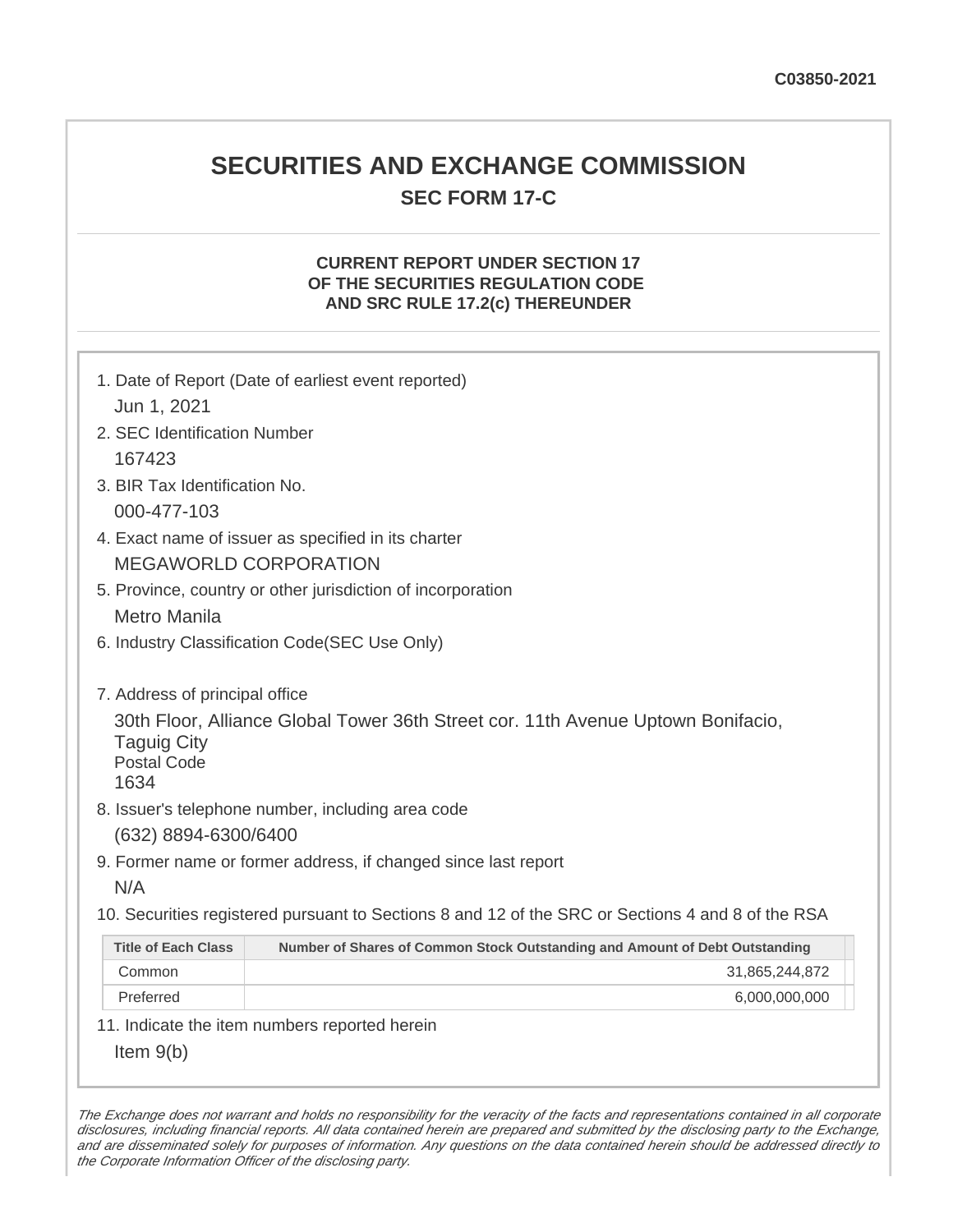

# **Megaworld Corporation MEG**

**PSE Disclosure Form 4-31 - Press Release References: SRC Rule 17 (SEC Form 17-C) Section 4.4 of the Revised Disclosure Rules**

**Subject of the Disclosure**

Press Release: "MEGAWORLD BUILDS ANOTHER HIGH-RISE, LEED-CERTIFIED OFFICE TOWER IN UPTOWN BONIFACIO"

**Background/Description of the Disclosure**

Please see attached Press Release.

**Other Relevant Information**

NONE

**Filed on behalf by:**

| <b>Name</b>        | Sherwin De Joya |
|--------------------|-----------------|
| <b>Designation</b> | <b>AVP</b>      |
|                    |                 |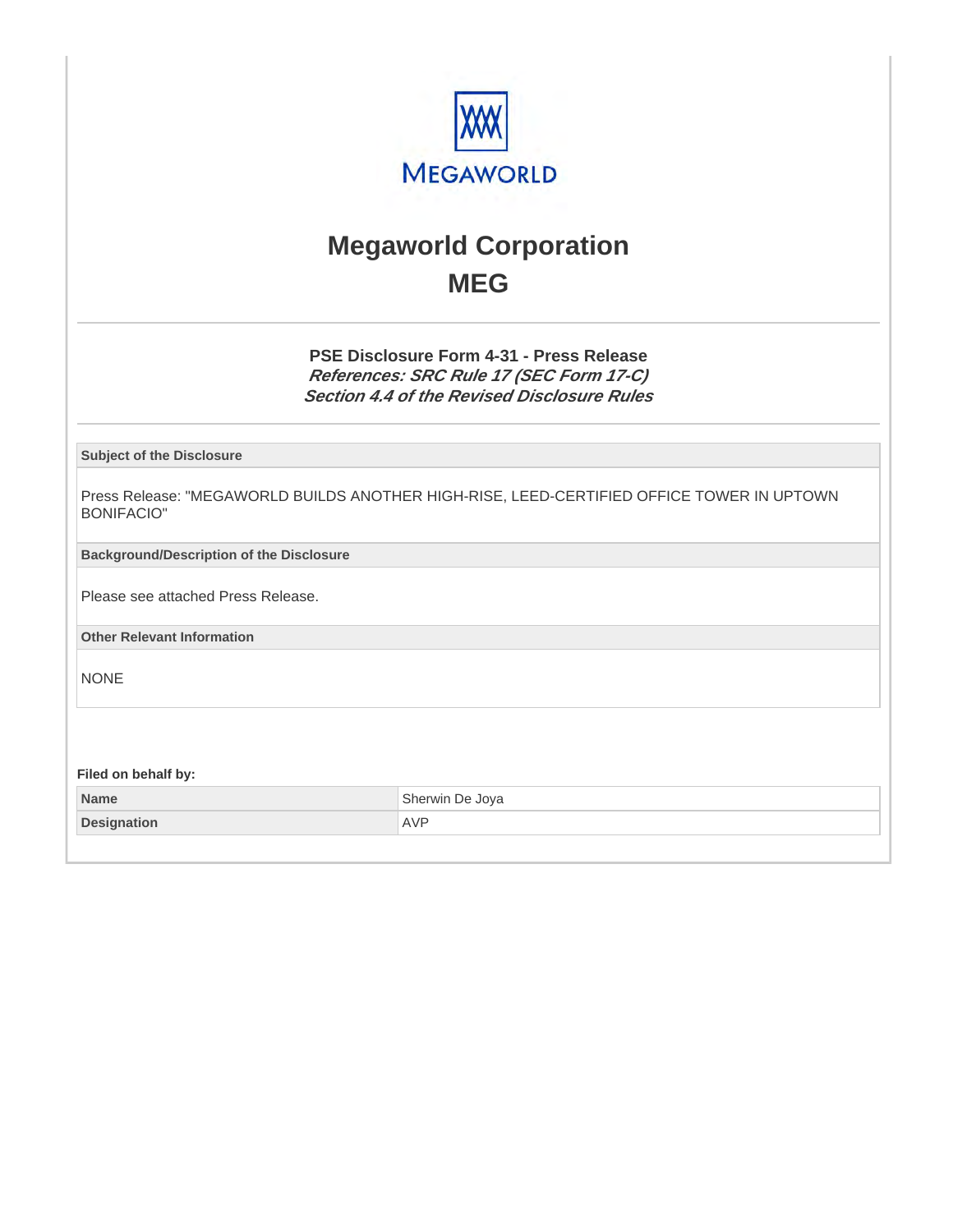#### **SECURITIES AND EXCHANGE COMMISSION SEC FORM 17-C CURRENT REPORT UNDER SECTION 17 OF THE SECURITIES REGULATION CODE AND SRC RULE 17.2 (c) THEREUNDER**

#### 1. **01 June 2021**

Date of Report

- 2. SEC Identification Number: **167423** 3. BIR Tax Identification No: **000-477-103**
- 4. **MEGAWORLD CORPORATION**  Exact name of Issuer as specified in its charter
- 5. **Metro Manila** Province, Country or other jurisdiction of incorporation or organization
- 6. (SEC Use Only) Industry Classification Code
- 7. **30th Floor, Alliance Global Tower 36th Street cor. 11th Avenue Uptown Bonifacio, Taguig City 1634** Address of principal office
- 8. **(632) 8894-6300/6400**  Issuer's telephone number, including area code
- 9. Securities registered pursuant to Sections 8 and 12 of the SRC or Sections 4 and 8 of the RSA

Title of Each Class Number of Shares of Stock Outstanding

**Common 31,865,244,872 Preferred 6,000,000,000 Total 37,865,244,872**

#### 10. **Item 9(b)**

Please see attached Press Release.

#### **SIGNATURE**

Pursuant to the requirements of the Securities Regulation Code, the Issuer has duly caused this report to be signed on its behalf by the undersigned hereunto duly authorized.

#### **MEGAWORLD CORPORATION**

*<u>Issuer</u> Issuer Issuer* 

By:  **DR. FRANCISCO C. CANUTO**  Senior Vice President and Corporate Information Officer 01 June 2021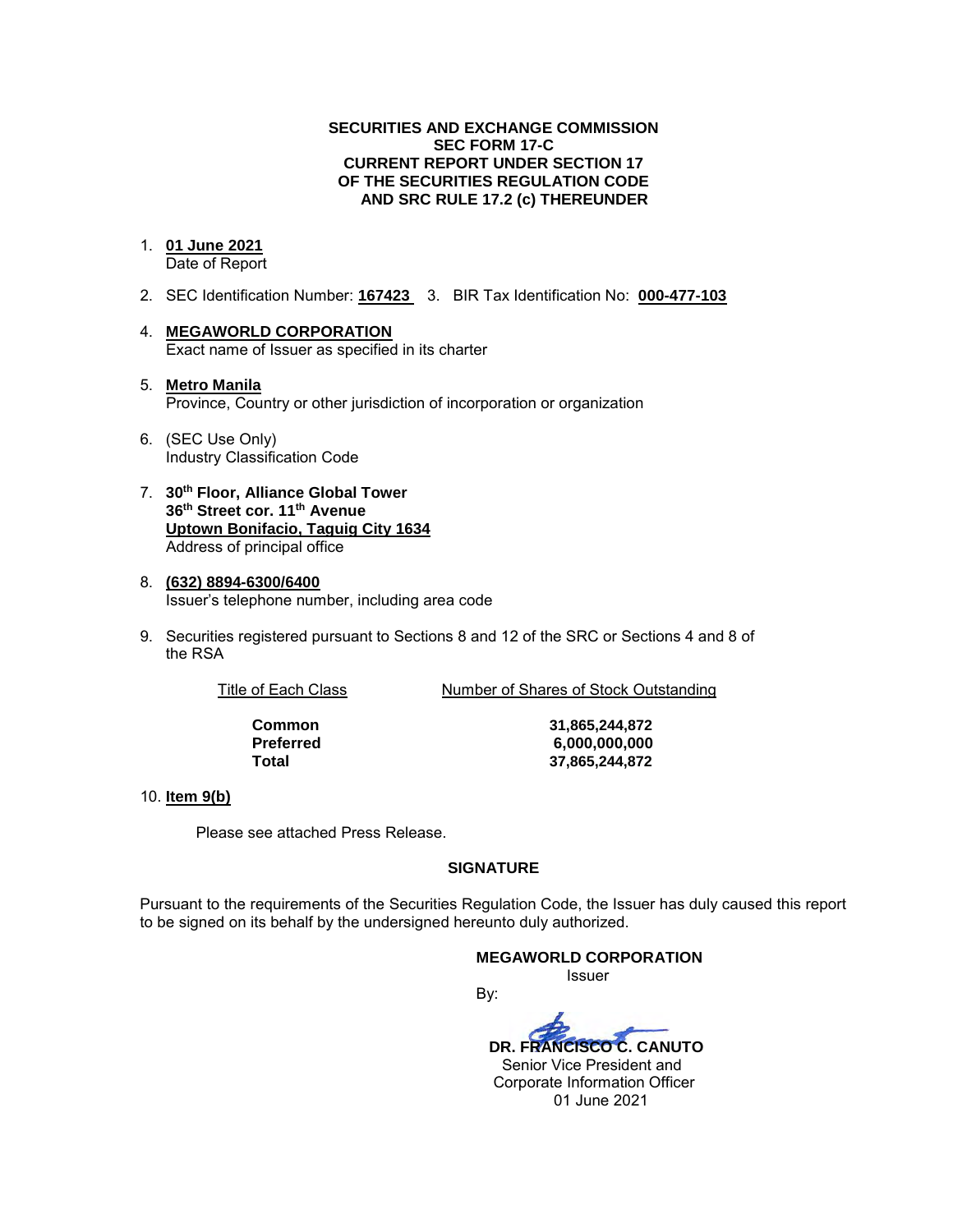

### **MEGAWORLD BUILDS ANOTHER HIGH-RISE, LEED-CERTIFIED OFFICE TOWER IN UPTOWN BONIFACIO**

*The 24-storey INTERNATIONAL FINANCE CENTER will be Megaworld's 7th office development in Uptown, bringing its total office stock in the township to 400,000 sqm* 

*MANILA, Philippines, June 1, 2021 –* Megaworld continues to establish a stronghold in Bonifacio Global City with the construction of another high-rise office building inside its 15.4-hectare Uptown Bonifacio township in Taguig City.

Located along 11<sup>th</sup> Avenue, the 24-storey International Finance Center will be a LEED-certified *(Leadership in Energy and Environmental Design)* office tower offering 69,200 square meters of office spaces within a bustling commercial and retail area just across Uptown Mall and beside Uptown Parade. The office tower will also be just a two-minute walk to the three residential condominium developments of Uptown Bonifacio, and a three-minute walk towards Kalayaan Avenue leading to either Makati City or C5.

The tower features six levels of combined podium and basement parking with around 712 slots, and 30 passenger elevators including four (4) parking and two (2) service elevators, ensuring speed and convenience for tenants and employees.

"This new office development, which will be PEZA-accredited, sits right at the heart of Uptown Bonifacio, having the most convenient access to the mall, residential, transport, and leisure hubs in a community setting. Soon, this new office tower will have a direct access to the Mega Manila Subway and the proposed Skytrain monorail," says Roland Tiongson, first vice president, Megaworld Premier Offices.

The **International Finance Center** is Megaworld's 7th office development in Uptown Bonifacio. To date, the company has completed the construction of the other six towers, namely: *Alliance Global Tower, Uptown Place Tower 1, Uptown Place Tower 2, Uptown Place Tower 3, Uptown Eastgate, and Worldwide Plaza.* The company's gross leasable office portfolio for the seven (7) towers in this township has already reached 400,450 square meters, the biggest among the 26 Megaworld townships.

Two office towers have been given Silver LEED certifications – *Uptown Place Towers 1 and 2*, three more have pending Silver LEED certifications – *Uptown Place Tower 3, Alliance Global Tower, and Uptown Eastgate*, and one for LEED Gold certification – *Worldwide Plaza.*